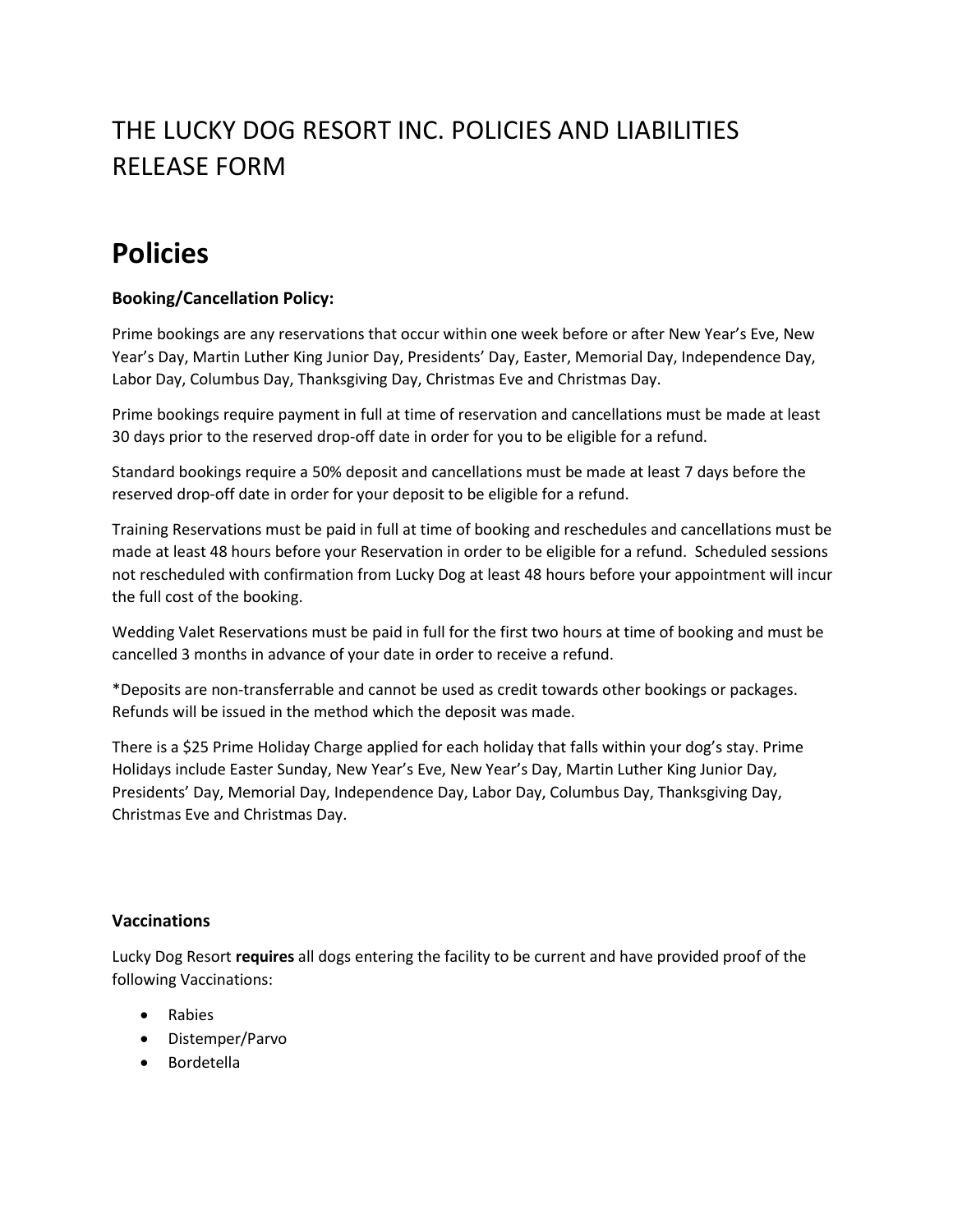We strongly recommend you consider vaccinating your dog against Canine Influenza (both strains H3N2 and H3N8).

Vaccinations must be uploaded to your dog's online profile on our website no later than 48 hours prior to their arrival. Your Reservation is not confirmed until we have received and reviewed your dog's Vaccinations and Intestinal Parasite (fecal) Screening Results. Once received and reviewed, we will contact you if we have questions or send your confirmation via email

## **Intestinal Parasite (fecal) Screening Policy:**

Lucky Dog Resort requires all dogs entering the facility to be current and have documented proof of an Intestinal Parasite screening, aka a fecal test, (with negative results), dated no earlier than 4 months before your departure date at Lucky Dog Resort. The RESULTS of the Intestinal Parasite Screening must be uploaded to your Dog's profile page on the Lucky Dog Resort website. The screening must be specifically for Giardia and the worms.

An Intestinal Parasite Screening test is recommended by the AVMA (American Veterinary Medical Association) and AAHA (American Animal Hospital Association) at least annually in all healthy dogs to screen for intestinal parasites including but not limited to Giardia, Hook Worm, Whip Worm, and Round Worm. Dogs who attend any of our programs on a regular basis must be tested every 4 months. This helps us to maintain a healthy, parasite-free environment.

### **Dog Behavior & Incidents**

Lucky Dog Resort Staff are trained by professionals on Dog Behavior, Breed Traits, Stages of Life (including developmental) Safe Group Play, and Fight Prevention and Mitigation. We are committed to providing the safest possible environment for your Dog and all of our Guests. Dogs are animals and even in the most controlled and well-supervised environments, they may engage in inappropriate animal behavior. This includes, but is not limited to, rough playing, nipping, aggression, and dog bites.

Lucky Dog Resort Staff closely monitor Dog socialization and play to prevent injury; however, it is possible that your Dog may receive nicks, scratches or bites from other Dogs while engaging in social activities. We are trained and prepared to handle these situations and make our number one priority preventing them from happening in the first place. If and when an incident occurs, we will notify you immediately, apply first aid if necessary and determine next steps. Dogs are thinking, feeling creatures and have their own motivations. Socializing with other Dogs always carries an element of risk. Please consider this prior to deciding if Daycare or Social Boarding is right for your Dog.

## **Health & Safety**

Dogs with contagious diseases or parasites are not allowed at Lucky Dog Resort. We are happy to provide care for injured Dogs or those with special medical or health needs, but for the safety and health of other Dogs at Lucky Dog Resort, we cannot accommodate Dogs with contagious disease or parasites.

Common diseases or parasites include but are not limited to Bordetella (kennel/canine cough), Conjunctivitis, and Intestinal Parasites/Worms. Symptoms of disease include coughing, vomiting,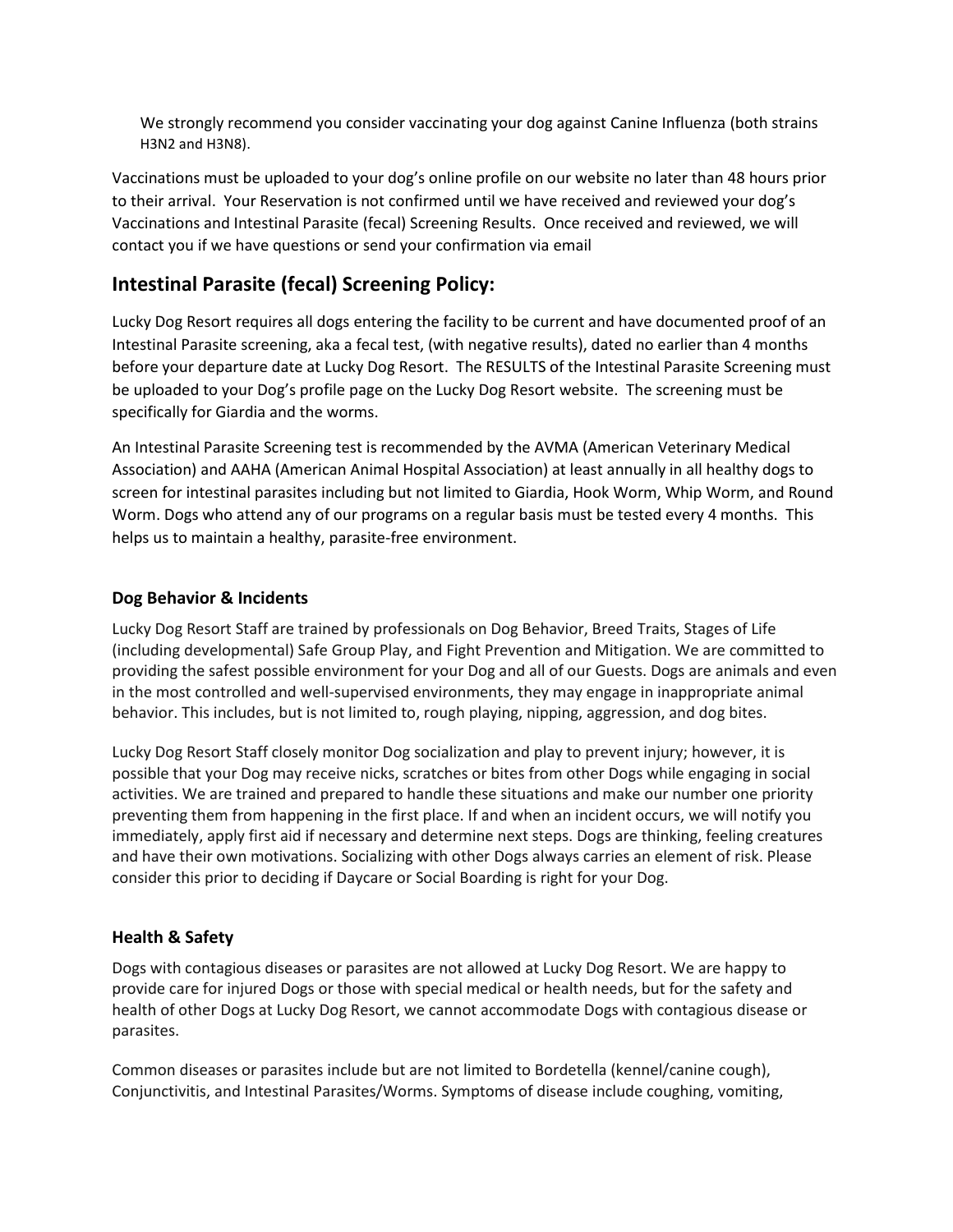diarrhea, discharge from the eyes, nose, mouth, and/or visible parasites in the stool. It is not uncommon for Dogs to be asymptomatic and still harbor parasites or infections.

Lucky Dog Resort requires all dogs entering the facility to be current and have documented proof of an Intestinal Parasite screening, aka a fecal test, (with negative results), dated no earlier than 4 months before your Dog's stay with us. The results of the Intestinal Parasite Screening must be uploaded to your Dog's profile.

An Intestinal Parasite Screening test is recommended by the AVMA (American Veterinary Medical Association) and AAHA (American Animal Hospital Association) at least annually in all healthy Dogs to screen for intestinal parasites including but not limited to Giardia, Hook Worm, Whip Worm, and Round Worm.

In order to maintain a healthy, parasite-free environment, Lucky Dog **requires all Dogs to have an Intestinal Parasite Screening no less than every four months (and the test must be within four months of your Dog's departure date with us).**

**Dogs who have had a parasitic infection (specific to Dogs) within one month of their visit to Lucky Dog Resort will not be allowed to attend any onsite services until they have been tested at least onemonth post-treatment with negative results.**

Dogs with other infectious diseases must be treated by their veterinarian and provide to Lucky Dog Resort a written and signed notice (by their veterinarian) the Dog is now healthy and no longer infectious, in order to attend Daycare or Boarding at Lucky Dog Resort.

If a Dog shows signs of disease or parasites while in our care, we will isolate him/her from the other Dogs and the Owner will be asked to collect him/her and bring him to the vet for a check-up, including a Fecal Screening via centrifugation method.

If a Dog arrives at Lucky Dog Resort showing signs of disease or parasites, or if a Dog is being treated for disease or parasites, we will not be able to accommodate them for both their health and safety and that of our other Guests.

#### **Readiness Check**

As you head back out into the world, we want to ensure your Dog is also ready to join us for Daycare and/or Overnight Stays.

Dogs like routine and being in a familiar environment. When this changes, they can become uncomfortable. We have developed a Readiness Check to help ensure your Dog is comfortable and feels safe and happy to start their Lucky Dog experience, or welcome them back after being away.

The Readiness Check is:

- A 2-hour visit, during which our staff will observe your Dog's behavior during activities and staff interactions that are typical during Daycare and/or Overnight Stays.
- Readiness Checks are by appointment only, Monday through Saturday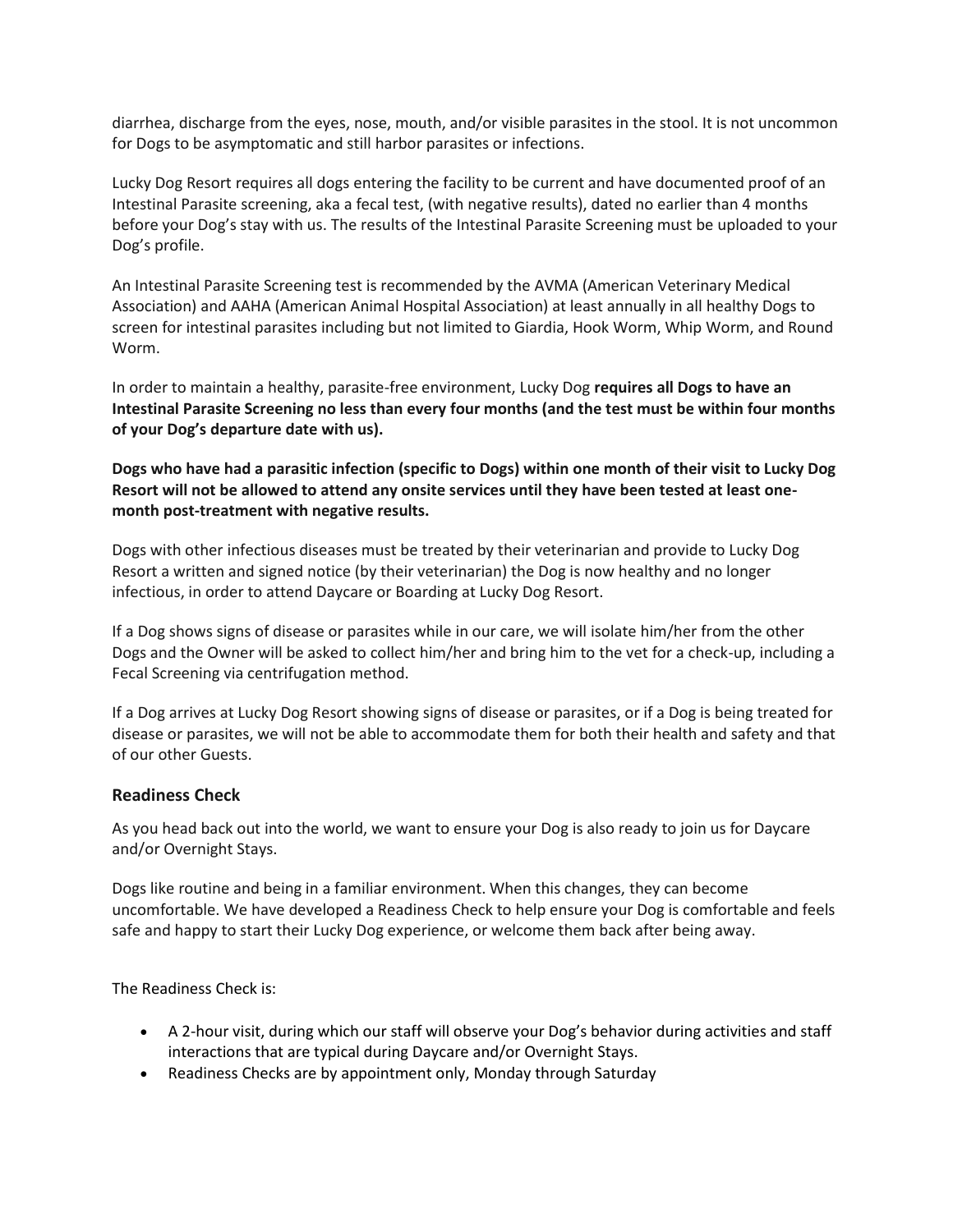- An opportunity to understand how your Dog is feeling about being away from you, with us, and if applicable, with other Dogs.
- An opportunity to help your Dog feel comfortable and safe at Lucky Dog!
- $$35 + tax$
- Dogs returning to any of our programs after a 6+ month absence are also required to schedule a Readiness Check
- If you live outside the general Rhode Island area, your Readiness Check can be waived

We will document and share our observations with you utilizing a standard checklist that starts with your arrival for the visit. During the next two hours our Dog Care Professionals will be engaging with your Dog and closely observing their reactions. We will read their body language and willingness to engage with us (and if applicable, other Dogs) to check their level of comfort and happiness.

We highly recommend scheduling your Readiness Check visit 30 days prior to the date you plan to have your Dog come Play/Stay. Some dogs will be ready right away and others may need a few visits to get used to being away from you while they get to know us, or get reacclimated after their time away.

For your dog's happiness, it is important not to rush them.

Readiness Checks are drop-off appointments SCHEDULED BY [CALLING](tel:+14018350680) LUCKY DOG RESORT (or sending us a message through your online Account, under the "Messages" link) TO RESERVE YOUR DOG. You must be registered as a client in order to do a Readiness Check.

**Lucky Dog Resort is an APPOINTMENT ONLY facility.**

#### **WHAT DOES THIS MEAN FOR YOU?**

1. Your requested appointments for your dog's drop-off and pickup must be kept.

2. "Windows" of time are NOT APPLICABLE, i.e., we cannot accept your dog outside of your previously booked appointment times for drop-off and pickup.

3. You likely chose Lucky Dog Resort because our model of care is different. We thank you for that! We ARE different. But like other professional organizations, we must keep a tight schedule and adhere to our procedures. This helps us deliver the truly unique and wonderful experience you and your dog deserve. By keeping your appointment times you are ensured our Staff will be waiting with a smile to welcome you AND you won't incur a late fee of \$20 for each missed appointment.

#### **WHAT DOES THIS MEAN FOR YOUR DOG?**

1. Being on time ensures your dog will have a safe and calm introduction to the facility, and if applicable,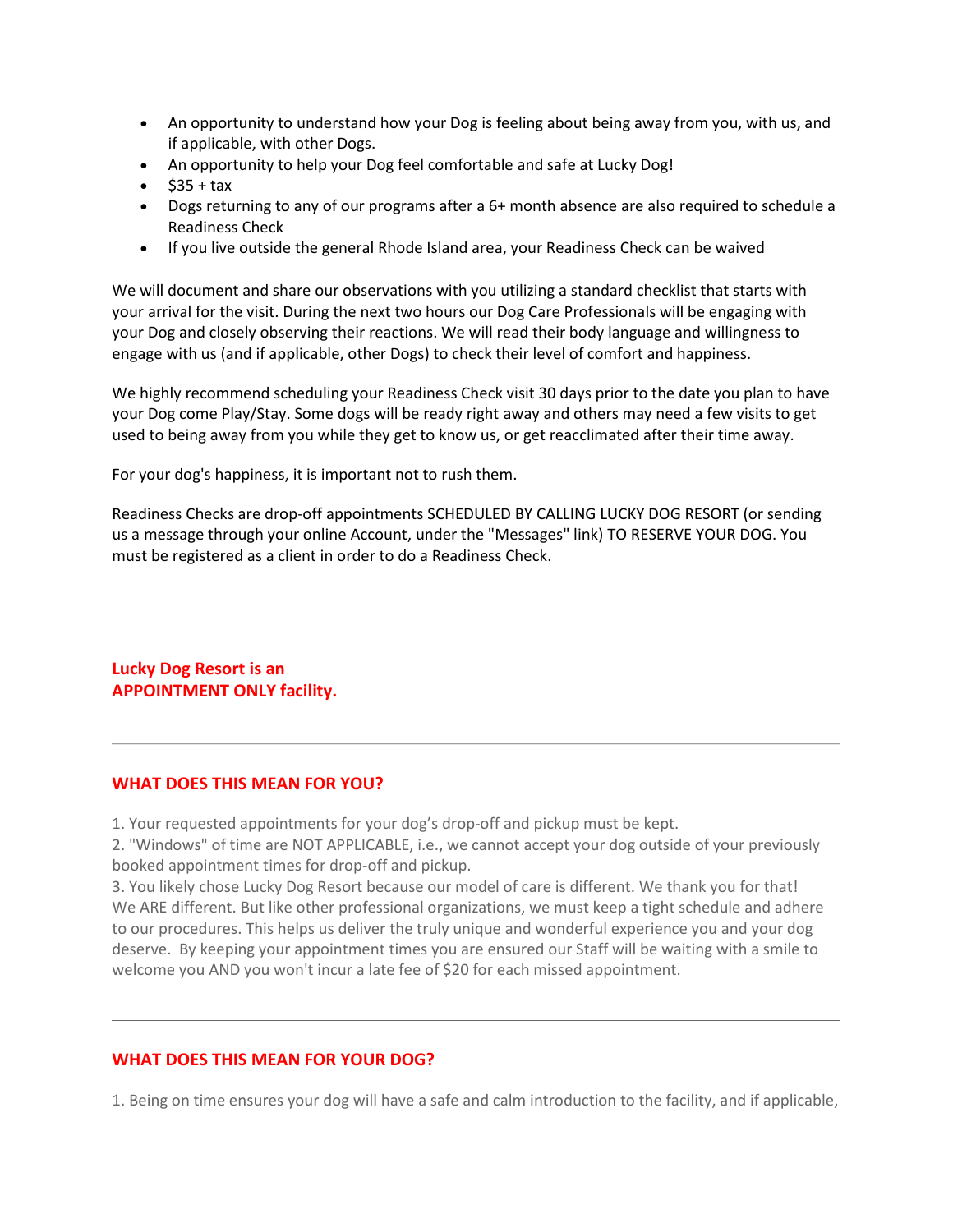other Guests. WE CANNOT STRESS THIS ENOUGH.

2. Upon departure, your dog will be eager to see you. Being on time will help us prepare him/her for you with limited stress.

#### **WHAT DOES THIS MEAN FOR YOUR DOG'S CARETAKERS at LUCKY DOG RESORT?**

1. Being on time helps us keep a low-stress environment. Dogs are highly attuned to energy and mood. Early/late arrivals or departures create a great deal of stress for our Team and a chaotic environment for our Guests.

We THANK YOU from the BOTTOM of OUR HEARTS for your timeliness and respect.

#### **Please note, 3 PM is the latest we will accept your Dog for his/her overnight stay drop-off.**

We are closed for all visitors, including drop-offs and pickups during the following times, to allow our guests time to rest and have uninterrupted time and attention with their caregivers:

#### **CLOSED HOURS:**

Monday through Friday 9 AM-11 AM, 1 PM- 3 PM

Saturday 10 AM- 3 PM

#### **Checkout time for Boarding**

Checkout time for Boarding on departure day is 12 PM. A "Late Checkout" fee of \$33 will be added to your Invoice for Reservations and Checkouts past 12 PM.

#### **Flea & Tick Policy**

Flea and tick prevention are a requirement for all dogs visiting Lucky Dog Resort Inc. Please note, all collars are removed upon your Dog's entry into the Resort. This is to promote safe play/interaction and includes continuous administration Flea and Tick Collars, such as Bayer's Seresto. For your Dog's health and safety, Lucky Dog Resort is professionally treated for Ticks and Mosquitos during the applicable seasons.

#### **Accessories:**

Collars/Harnesses, Jewelry, Clothing, Accessories will be removed upon your Dog's arrival, to ensure safe play/interaction. We will happily put on your Dog's sweater or jacket in cool/cold weather.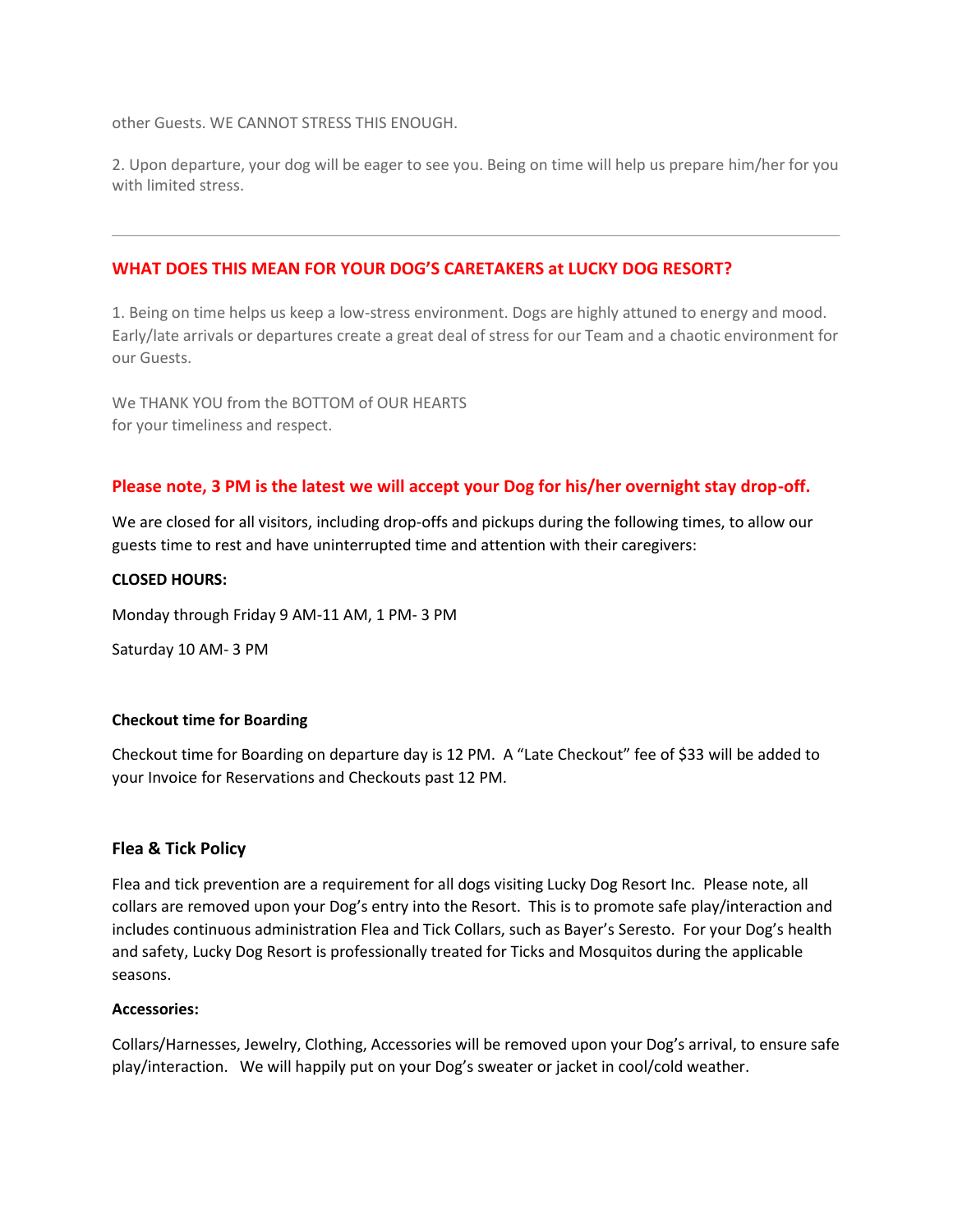## **Liability Release Form**

.

.

.

.

.

.

1. I certify that my dog is in good health and has received all required vaccinations, including: canine distemper, parvo virus, hepatitis, parainfluenza, Bordetella, and rabies; that my dog is free from fleas, ticks, heartworms, and all other parasites including but not limited to Giardia, Hook Worm, Whip Worm and Round Worm; and that if my dog is older than six months of age, he or she has been neutered or spayed, if staying or playing in the Lucky Dog Resort Social Model of Care (Daycare Social Club, Lucky Dog Resort House). I agree that I am under a continuing obligation to report to Lucky Dog Resort any sign of illness or infection in my dog.

2. I agree that in the unlikely event that my dog requires emergency veterinary treatment while at dog day care or boarding, Lucky Dog Resort, in its sole discretion, will transport my dog to an appropriate veterinary facility for treatment and will immediately attempt to contact me. I assume all financial responsibility for veterinary treatment.

3. Lucky Dog Resort strives to keep a clean and sanitary environment. I understand that even in cleanest environments, infections, diseases, and parasites may be transmitted between animals.

4. I understand and agree that my dog may be placed in a Suite or crate for periods of time during the day and/or night to allow for rest and downtime.

5. I certify that my dog has not injured or shown aggression or threatening behavior to any person, dog, or other animal.

6. I understand that dogs are animals and even in the most controlled and well-supervised environments, they may engage in inappropriate animal behavior. This includes, but is not limited to, rough playing, nipping, aggression, and dog bites. I further understand that although Lucky Dog Resort staff closely monitors dog socialization and play to prevent injury, it is possible that my dog may receive minor nicks and scratches from other dogs. I agree that Lucky Dog Resort may use "corrections" to interrupt and/or stop my dog's inappropriate behavior. Such corrections include, but are not limited to, the use of spray bottles of water, compressed air canisters cans of coins and bottles of gravel (for sound effects to disengage a dog from a behavior).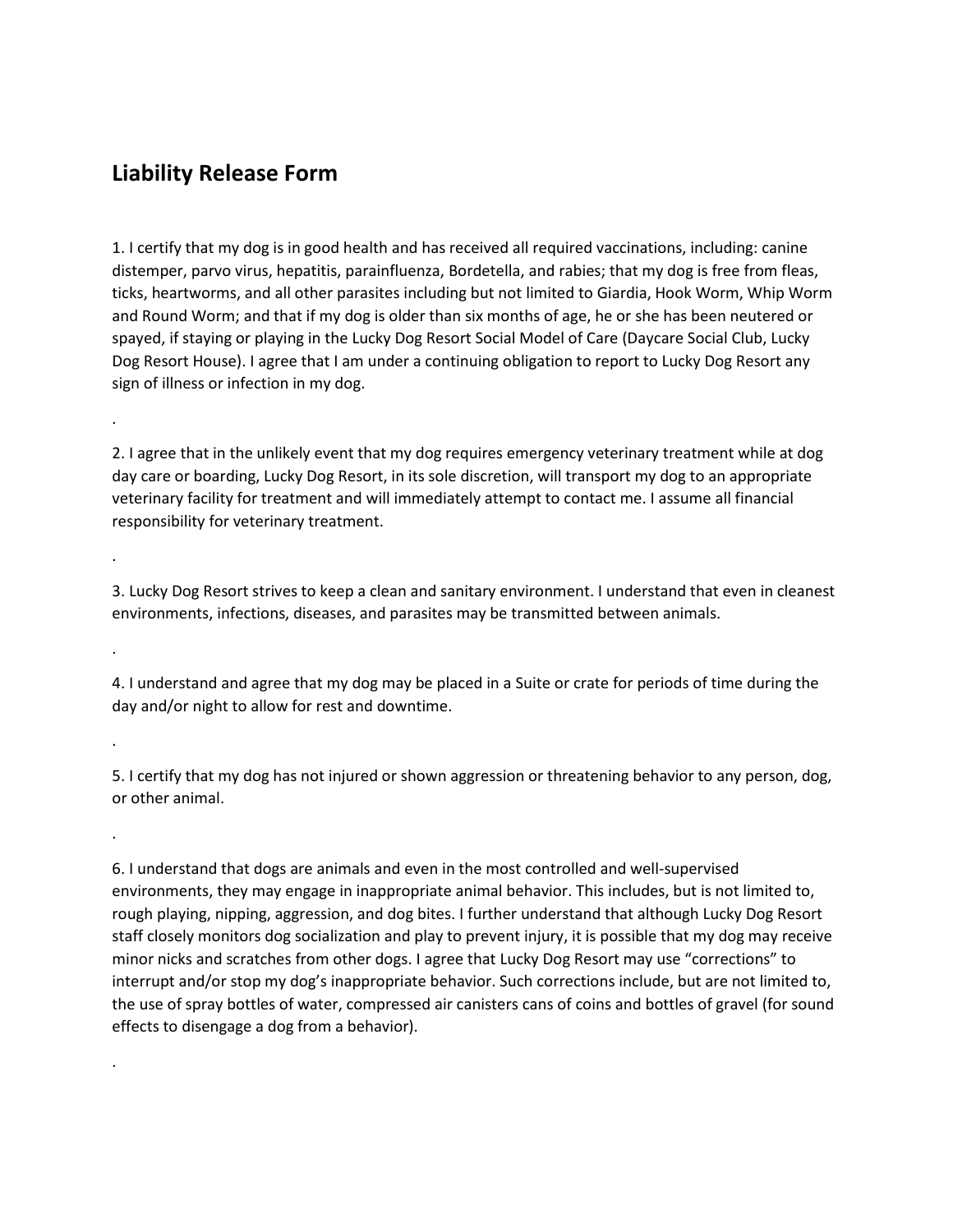7. I agree that in the event that my dog engages in an act of aggression toward another dog or person, Lucky Dog Resort staff may use reasonable physical force to interrupt and stop the aggression. I further agree that I am solely responsible, financially or otherwise, for any harm or damage to other dogs, persons, and/or property arising out of my dog's behavior.

8. I understand that personal items are not permitted in social boarding nor daycare. Should a personal item be admitted into the Resort, Lucky Dog is not responsible for it nor its condition upon pickup.

.

.

.

.

.

.

.

9. I understand that there is a deposit due upon reservation and failure to notify Lucky Dog of cancellation within the appropriate time, as described in the policy above, before my reserved drop off date, will result in the forfeiture of my deposit.

10. I understand that payment in full is required at the time of pickup of my dog. If my dog is not picked up on time, I authorize Lucky Dog Resort to take whatever action it deems necessary, in its sole discretion, for the continuing care of my dog. I will pay Lucky Dog Resort Inc. the cost of any such continuing care.

11. I understand that Dog Day Care Packages are refundable up to 10 days after purchase and that any unused prepaid Dog Day Care packages will expire 30 days after date of purchase.

12. I agree to allow Lucky Dog Resort to photograph and/or videotape my dog for use in print, publication, and promotion of Lucky Dog Resort. If you do not wish to allow us to photograph and/or videotape your dog, please note your preference in your dog's online profile questions.

**Participation:** Your dog's presence and/or participation in any class or service, paid or unpaid, offered by Lucky Dog Resort (hereby known as "Lucky Dog") on or off Resort property automatically constitutes your binding agreement and consent to the Resort's Policies and Liabilities Release Forms and Agreements.

Lucky Dog Resort, Inc. reserves the right to deny services at its sole discretion.

**Acknowledgement of Risk:** I understand that attendance and participation in Lucky Dog Resort dog day care, training and boarding is not without risk to myself, to my dog(s), and/or to third parties, and/or the dog(s) of third parties. The risks include, but are not limited to, the risk of property damage, personal